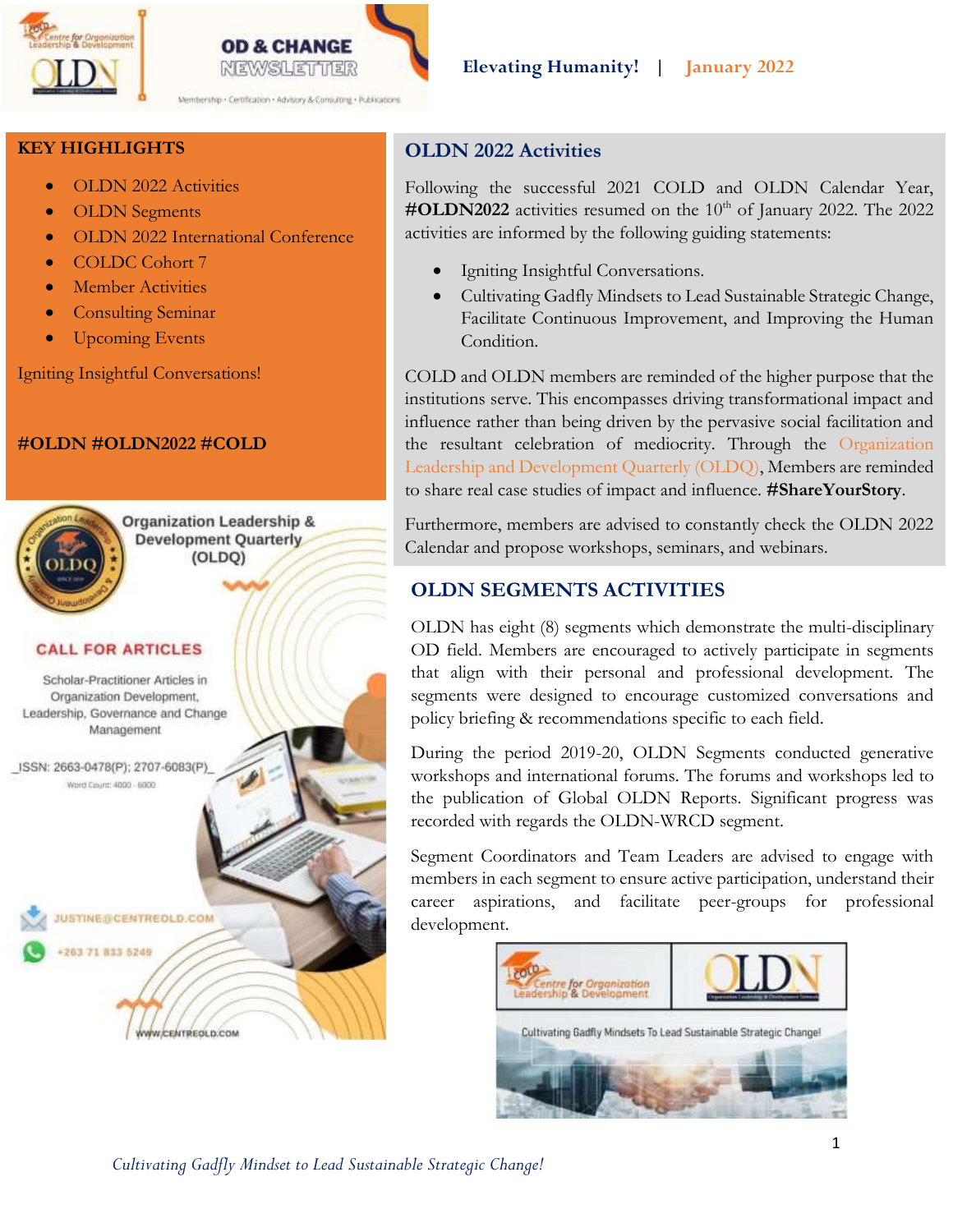



Membership . Certification . Advisory & Consulting . Publications

**OD & CHANGE NEWSLETTER** 

# **OLDN 2022 INTERNATIONAL CONFERENCE**

The 3<sup>rd</sup> OLDN 2022 International Conference & Knowledge Exchange is scheduled for 29-30 July 2022. This will be a Virtual Conference with numerous synchronous and asynchronous sessions. **#OLDN2022** will be held under the theme **"Cultivating & Amplifying Human Capabilities – towards positive sustainable change & development"**. Registrations are open and OLDN is open to partnership, sponsorship, and exhibitions. Members and Certified Organization Leadership and Development Consultants (COLDCs) are recommended to submit conference proposals and papers. We are also looking for OD-informed conferencing ideas to enhance participants #OLDN2022 experience.

In preparation for the Conference, OLDN has started engaging Keynote Facilitators. Dr. Avilla D. Goba has confirmed the Keynote Facilitator role. Other Keynote Facilitators will be published in upcoming Newsletters. From COLDCs, Mr. Paul Nyausaru has expressed interest to present at the conference.

## **COLDC COHORT 7 – OD & CHANGE CERTIFICATION**

COLDC Cohort 7 started on the  $10<sup>th</sup>$  of January 2022. The 6-month programme will be facilitated until the  $30<sup>th</sup>$  of June 2022. Cohort 7 has participants from Zimbabwe, DRC, Mozambique, Tanzania, Nigeria, and Botswana.

COLD has **Vision 2025** of 100 Certified Organization Leadership and Development Consultants (COLDCs). The certification is premised on the dual identity of OD, the field premises, and the view that OD is a practice profession. Guest sessions which will be facilitated by International OD & Change Facilitators and COLDCs have been lined up. OLDN members are encouraged to participate in these Guest Sessions as part of enriching the knowledge-exchange activities of the community and the certification. Cohort 8 enrolment is underway.

Be part of the Accelerated OD Workshops (AODW) under the Leading & Learning Series 2022. These programs are designed using a coaching model for continuous professional development.

Check the COLD LinkedIn and Facebook pages for more details.

Alternatively, reach out to [info@centreold.com](mailto:info@centreold.com)







#### **Certified Organization Leadership and Development Consultant (COLDC) Cohort 7 - Guest Session**

Organizational Culture & Leadership

January 31, 2022 Meeting ID: 852 5676 2745 Cultivating Gadily Mindson to Jacob Secondrocky Strangle Change, Recibeding

cuses improvement, and improving the Moman Co.





Salini Bafaneli Principal, Tutume and Nswazw Brigades, Botswano **Cohort 7 Participant MODERATOR** 

**Brandon Curry** Founder & Global Executive Advisor, Work Arts LLC Detroit, Michigan, USA **FACILITATOR** 



*Cultivating Gadfly Mindset to Lead Sustainable Strategic Change!*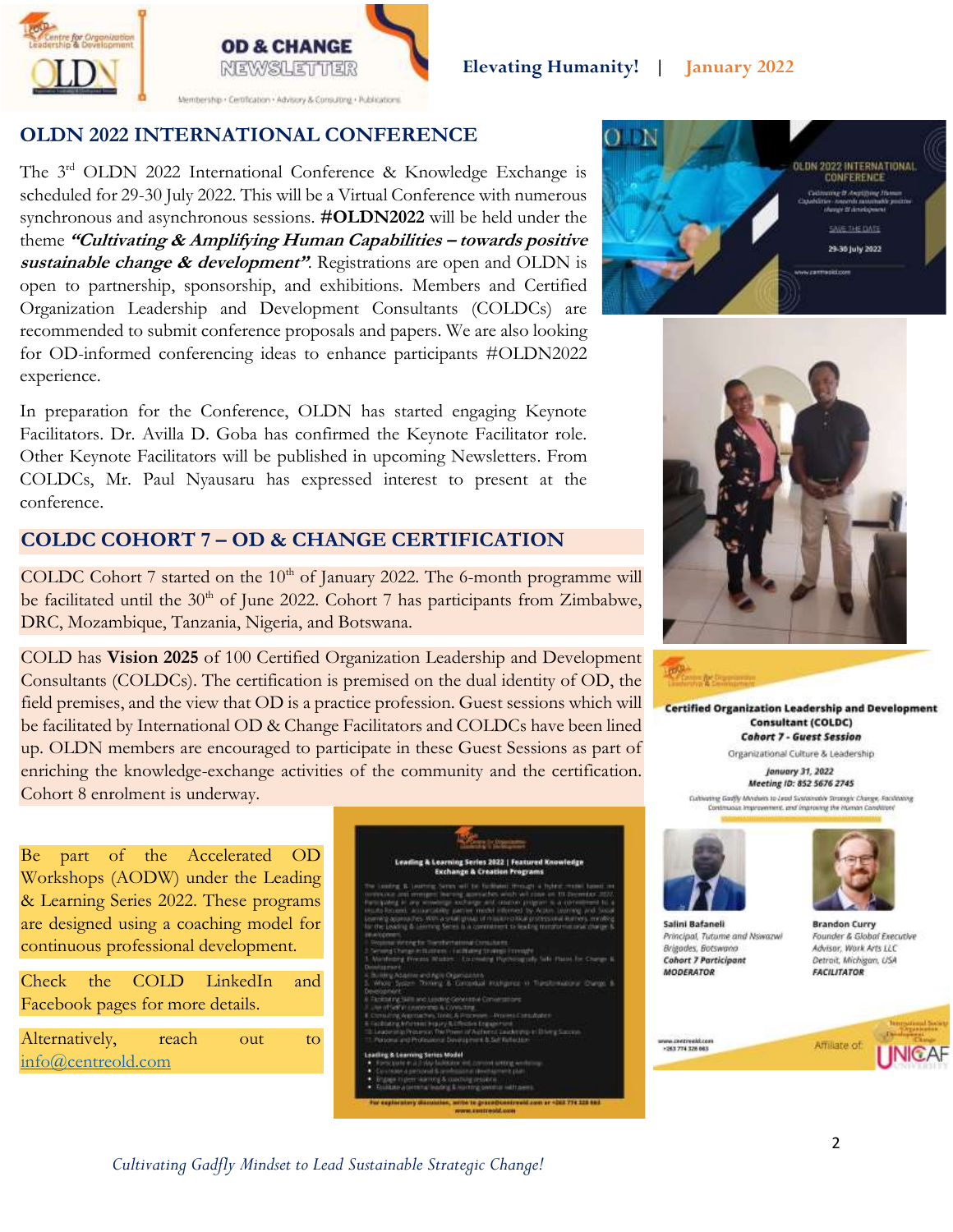



#### **MEMBER ACTIVITIES**

The following selected activities were facilitated or coordinated by OLDN members – Mr. Martin Wanjohi, Maureen Omeibe, Emmanuel Njang.



### **IN THE NEWS**

Mrs. Shingirirai Chizanga was featured in the Sunday Mail in Zimbabwe regarding Africa Development Mission Trust where she serves as Director and Principal. ADMT Vocational Training Centre has commenced 2022 enrolment. Please refer to 2021 OLDN-COCD Global Report to learn more about their work.

We congratulate Africa Development Mission Trust on their 20<sup>th</sup> Anniversary.